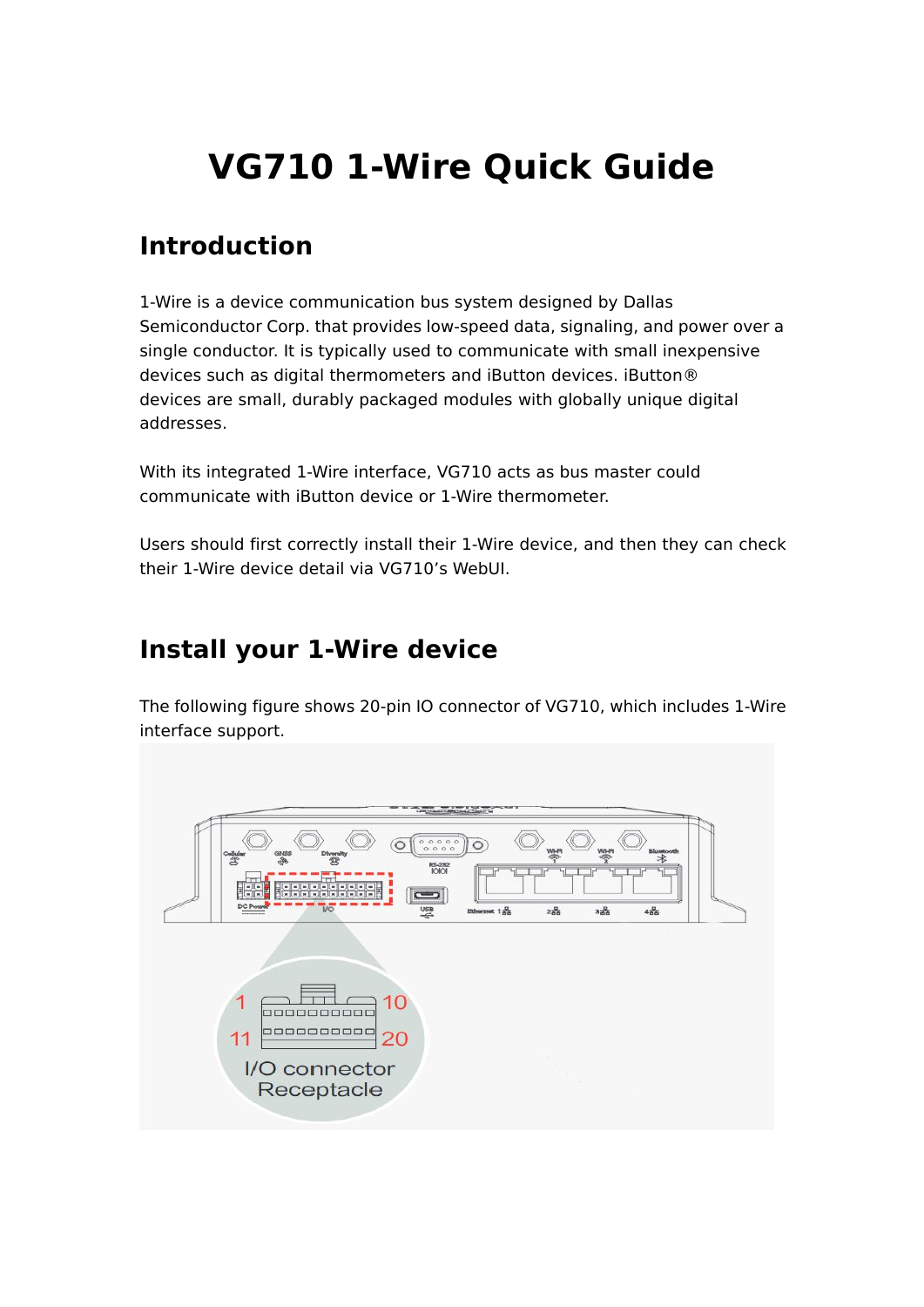| PIN            | <b>Terminal Name</b> | <b>PIN</b> | <b>Terminal Name</b> | PIN | <b>Terminal Name</b> |
|----------------|----------------------|------------|----------------------|-----|----------------------|
|                | $485 -$              | 8          | $A$ $4/D$ $14$       | 15  | <b>DO1</b>           |
| $\overline{2}$ | CANL                 | 9          | AI2/DI2              | 16  | <b>GND</b>           |
| 3              | $1-Wire$             | 10         | <b>GND</b>           | 17  | AI5/DI5/WHEEL TICK   |
| $\overline{4}$ | DO <sub>4</sub>      | 11         | $485+$               | 18  | AI3/DI3              |
| 5              | <b>DO2</b>           | 12         | <b>CANH</b>          | 19  | <b>AI1/DI1</b>       |
| 6              | <b>GND</b>           | 13         | <b>GND</b>           | 20  | <b>GND</b>           |
|                | AI6/DI6/FWD          | 14         | DO <sub>3</sub>      |     |                      |

The following table details the 20-pin IO connector function assignment, and pin 3 is reserved for 1-Wire application.

When install your 1-Wire device, you should connect its DQ pin to pin 3 of VG710. Also you should connect its VDD and GND pins to GND pin of VG710. Make sure your installation is ready, and all these pin connections are OK.

# **Check your 1-Wire device detail**

The following figure shows where you can check detail of your 1-Wire device. Check WebUI: Industrial >> 1-Wire

| $\leftarrow$<br>G<br>$\hat{w}$<br>$\rightarrow$                                                                          | $\mathbb O$                                                                                                                             | https://10.5.16.197                  |  |
|--------------------------------------------------------------------------------------------------------------------------|-----------------------------------------------------------------------------------------------------------------------------------------|--------------------------------------|--|
| inhand<br>Administration<br>Network<br><b>Services</b><br><b>Link Backup</b><br><b>Routing</b><br>Firewall<br><b>VPN</b> | Industrial >> 1-Wire<br><b>Status</b><br>۰<br>1-Wire<br>r<br><b>Connection Status</b><br>Þ.<br>1-Wire Type<br>r<br>Value<br>×<br>Þ<br>r | Connected<br>Temperature<br>27.19(C) |  |
| <b>APP</b>                                                                                                               | F                                                                                                                                       |                                      |  |
| Industrial                                                                                                               | <b>DTU</b>                                                                                                                              |                                      |  |
| <b>Tools</b>                                                                                                             | $\overline{O}$                                                                                                                          |                                      |  |
| Wizards                                                                                                                  | 1-Wire                                                                                                                                  |                                      |  |
|                                                                                                                          |                                                                                                                                         |                                      |  |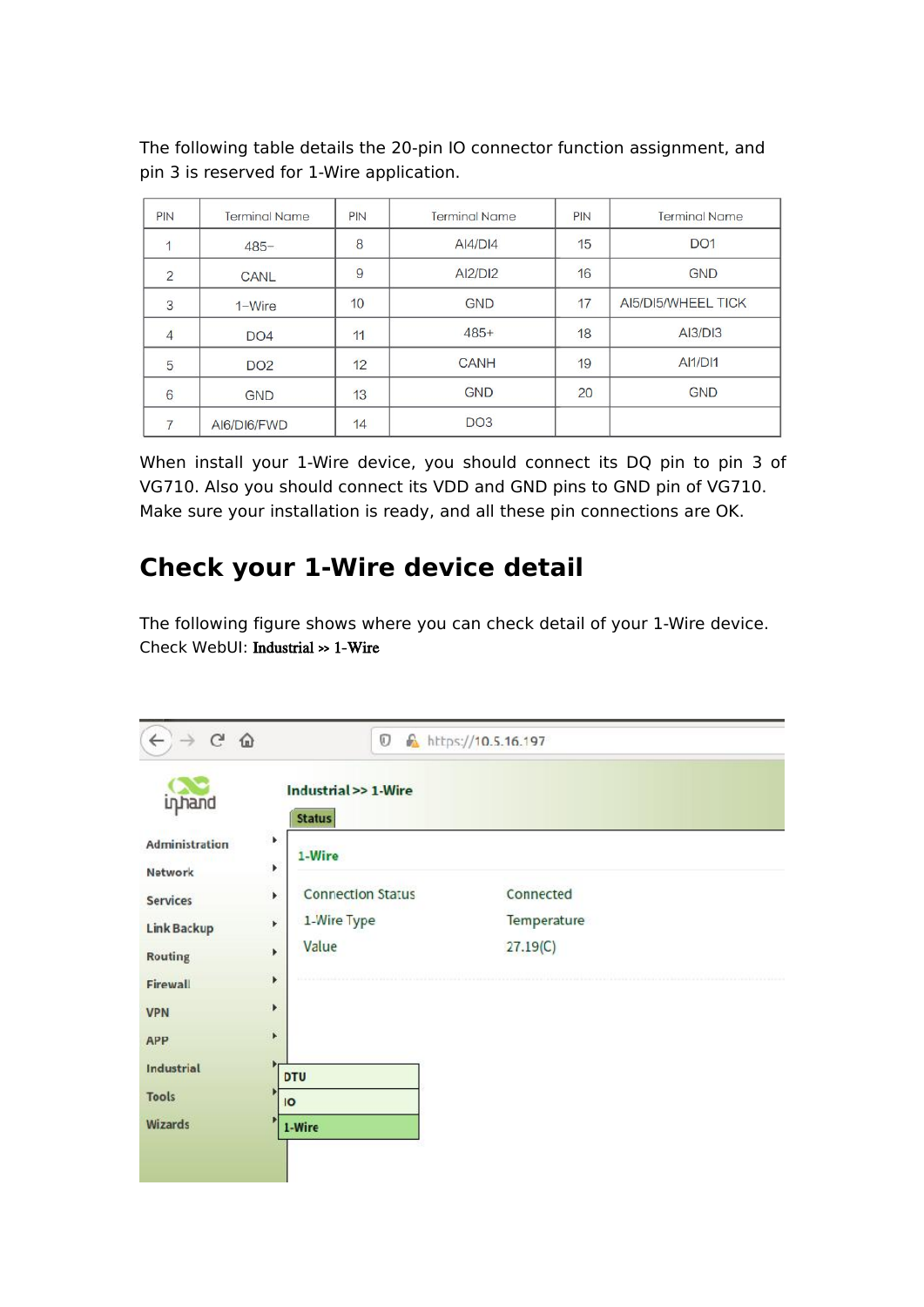## **No Connection**

The Connection Status shows Disconnected if no 1-Wire device is connected or your 1-Wire device has not been correctly installed.

Industrial >> 1-Wire **Status** j.

1-Wire k **Connection Status Disconnected** k 1-Wire Type Þ Value À

## **iButton device**

If your iButton device is correctly installed, it shows as the following.